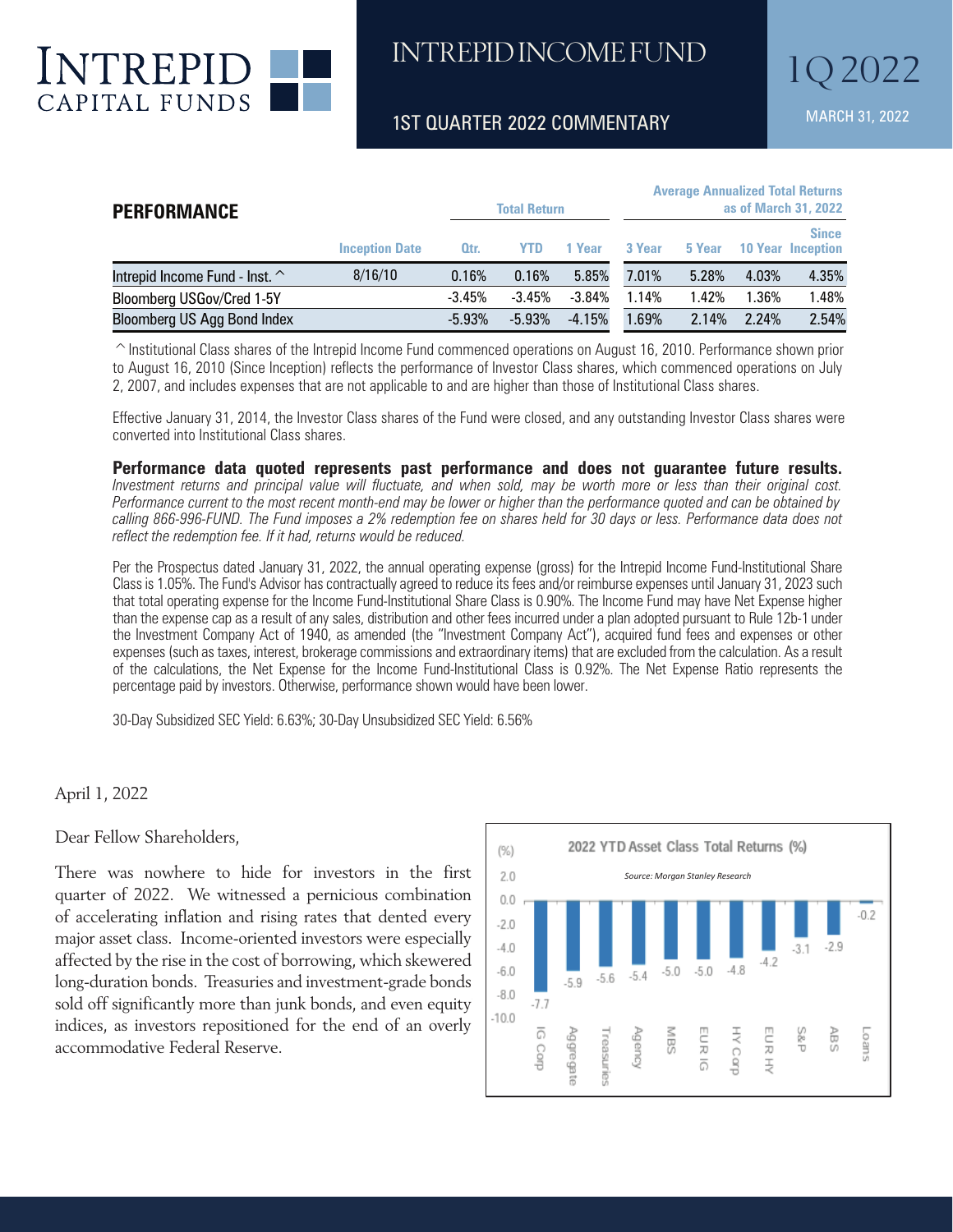

rise in the cost of borrowing, which skewered long-duration bonds. Treasuries

## INTREPID INCOME FUND

1ST OUARTER 2022 COMMENTARY MARCH 31, 2022



| <b>Top Ten Holdings</b>                    | (% OF NET ASSETS) |
|--------------------------------------------|-------------------|
| Apollo Co. Real Estate, 08/23/2022, 4.750% | 5.8%              |
| Great Western Petroleum, 09/01/2025, 12.0% | 4.9%              |
| Battle Motors, Inc., 11/24/2024, 6.500%    | 4.4%              |
| Turning Point Brands, 2/15/2025, 5.625%    | 4.4%              |
| Trulieve Cann., 10/06/2026, 8.000%         | 4.3%              |
| Exterran Energy, 5/01/2025, 8.100%         | 4.3%              |
| Gage Growth Corp., 11/30/2022, 10.250%     | 4.2%              |
| EZCORP, 5/01/2025, 2.375%                  | 4.1%              |
| PBF Logistics, 5/15/2023, 6.900%           | 3.9%              |
| Targa Resources Perf., 9.500%              | 3.8%              |

Top ten holdings are as of March 31, 2022. Fund holdings are subject to change and are not recommendations to buy<br>or sell any security. or sell any security.

It turns out that low-single-digit coupons on long-dated fixed income securities are not especially attractive in a normalized environment. Take Google's 2.25% Senior Unsecured Bond due in 2060. These bonds were issued in August 2020 when the 30-year Treasury was yielding a measly 1.25%. The chart above highlights how brutal duration risk can be. These bonds<br>. have sold off over 30% since issuance as rates have moved higher.

Our last several commentaries have outlined the peril of long-duration assets and what might happen if/when inflation spurs the Federal Reserve to act. Fed fund futures are now predicting an effective rate of 2.735% by the end of the year compared to an effective rate of just 0.33% today. It is hard for us to imagine anything but pain for fixed income indices if rates move that much that quickly.

We wish we could predict with certainty what will happen next. Perhaps inflation has already peaked and now is a great time to buy long-duration assets. Or perhaps inflation continues to accelerate, and we are headed for a recession as stimulus from the pandemic wears off and businesses fail to pass along higher input costs. We believe that the Intrepid **Income Fund (the "Fund") is well positioned for either scenario.**

The primary goal of the Fund is to make money in any environment. To that end, we are pleased to have gained  $0.16\%$  for the quarter ended March 31, 2022. We accomplished this result through a mixture of careful underwriting and a focus on short-duration credits that are not as susceptible to the duration risk we discussed in the introduction. We detail specific contributors and detractors for the Fund later in the commentary.

The beauty of our strategy is that we are constantly able to redeploy capital from maturing securities into the market. For instance, we expect nearly 1/3 of the Fund's current positions to be called or to mature before the end of 2022. In a rising rate environment, this liquidity allows us to take advantage of more attractive prices on bonds as yields increase and prices fall. Hence, we expect to continue enhancing the Fund's yield profile to keep up with inflationary pressures.

At the end of the first quarter, the yield-to-worst on the Fund was 7.44%, nearly 200 basis points higher than at the end of the prior quarter. Combined with our emphasis on smaller issue sizes, our strict underwriting criteria, and our short duration bias, we believe we are tailor-made for this environment.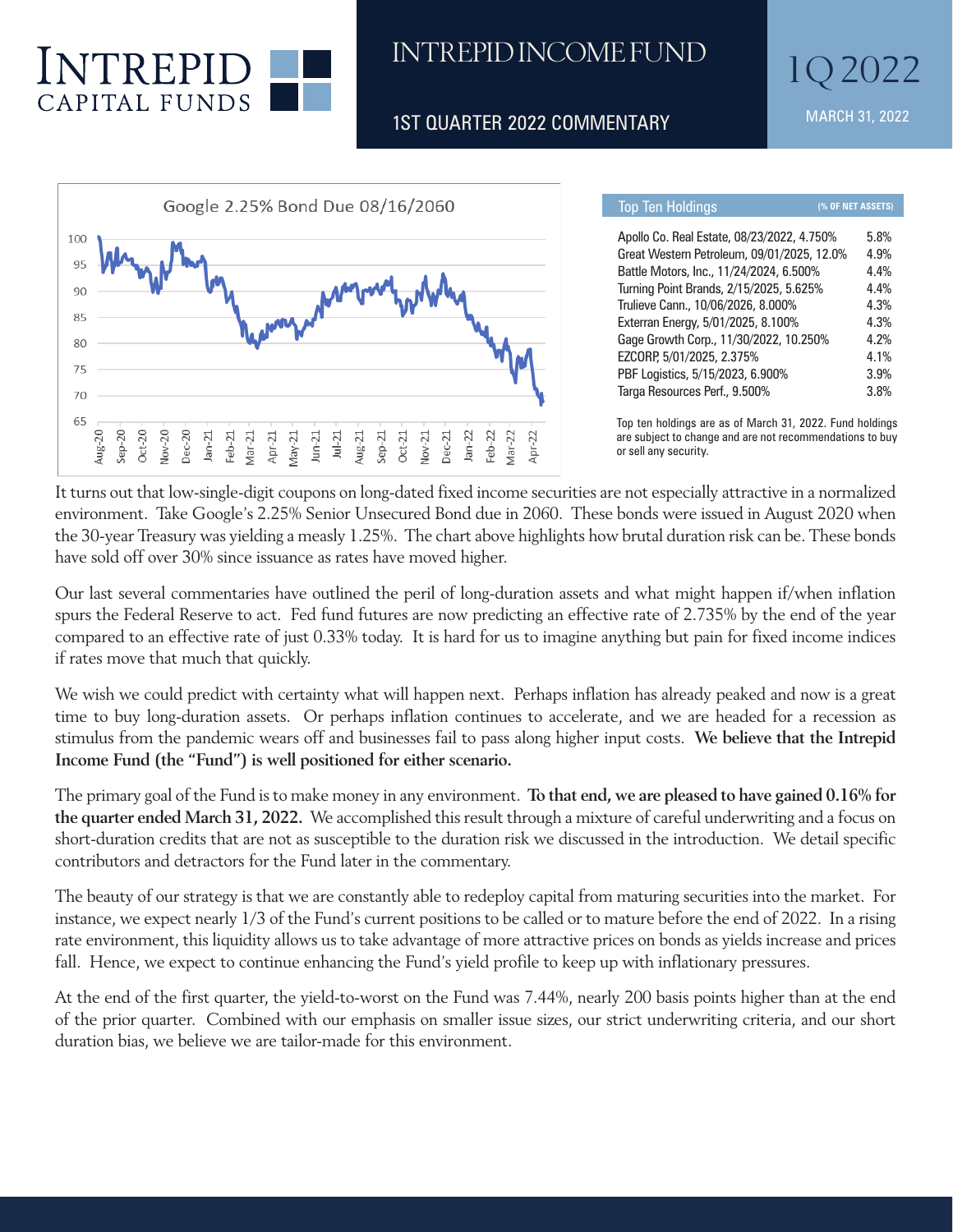

we are tailor-made for this environment.

Turning Point Brands, 2/15/2025, 5.625% 4.4% Trulieve Cann., 10/06/2026, 8.000% 4.3%

to change and are not recommendations to buy or sell any security.

1ST QUARTER 2022 COMMENTARY MARCH 31, 2022 Top ten holdings are as of March 31, 2022. Fund holdings are subjected and the subjection of  $\mathbb{R}^n$ 

|                           |       |          |          | ICMUX BB 1-5 Yr. TR BB US Agg. ICE BofAML HY |
|---------------------------|-------|----------|----------|----------------------------------------------|
| Yield-to-Worst            | 7.44% | $2.58\%$ | $2.92\%$ | 6.03%                                        |
| <b>Effective Duration</b> | 2.07  | 2.71     | 6.58     | 4.18                                         |
| Gross Leverage [1]        | 2.91x | N/A      | N/A      | 3.75x                                        |
| Number of Issues          | 35    | 3,156    | 12,538   | 2,051                                        |
| Average Issue Size (MM)   | \$351 | \$2,750  | \$2,096  | \$693                                        |

The chart below shows how our Fund's metrics compare to various fixed income benchmarks The chart below shows how our Fund's metrics compare to various fixed income benchmarks.

[1] Gross Leverage is a measure of a company's gross debt to EBITDA over the trailing twelve months. The gross leverage figure for ICMUX is a weighted average of the Fund's holdings based on internal estimates and data from Bloomberg. The Gross Levereage figure for the ICE BofAML High Yield Index is based on data from Morgan Stanley Research's Corporate Credit Chartbook published April 1, 2022. We do not provide estimates for the Bloomberg US Govt/Credit 1-5 Year Total Return USD Index and the Bloomberg US Aggregate Index given the large contingent of government debt found in both indices.

Outside of the Fund, fixed income performance in the first quarter was down across the board. The duration-heavy Outside of the Fund, fixed income performance in the first quarter was down across the board. The Bloomberg US Aggregate Bond Index (the "Bloomberg Aggregate Index") dropped -5.93% for the quarter ended March duration-heavy Bloomberg US Aggregate Bond Index (the "Bloomberg Aggregate Index") dropped - 31, 2022 and the ICE BofAML US Corporate Index (the "Corporate Index") returned -7.74% over the same period. Riskier debt also suffered, with the ICE BofAML High Yield Index (the "HY Index") losing -4.51% in the quarter. Even the shorter-duration Bloomberg US Govt/Credit 1-5 Year Total Return USD Index (the "1-5 Year TR Index") lost -3.45% over the same period.

We also report semiannual results given the Fund's 9/30 fiscal year end. For the first six months of the Fund's fiscal year, the Fund gained 1.51%. This compares to a loss of -5.92% for the Bloomberg Aggregate Bond Index and a loss of -7.58% for the Corporate Index. The 1-5 Year TR Index lost -4.15% and the HY Index lost -3.89% over the same period. over the same period. Bloomberg Aggregate Bond Index and a loss of -7.58% for the Corporate Index. The 1-5 Year TR

Our performance vs. benchmarks is summarized in the table below.

| Relevant Benchmarks vs. ICMUX Performance                | 3 Months Ended 3/31/2022 | 6 Months Ended 3/31/2022 |  |
|----------------------------------------------------------|--------------------------|--------------------------|--|
| Bloomberg US Govt/Credit 1-5 Year Total Return USD Index | $-3.45\%$                | $-4.15%$                 |  |
| Bloomberg US Aggregate Index                             | $-5.93%$                 | $-5.92\%$                |  |
| <b>ICE BofAML US Corporate Index</b>                     | $-7.74%$                 | $-7.58%$                 |  |
| ICE BofAML High Yield Index                              | $-4.51\%$                | $-3.89\%$                |  |
| <b>Intrepid Income Fund</b>                              | $0.16\%$                 | 1.51%                    |  |

The Fund's success during the first calendar quarter was primarily attributable to idiosyncratic security performance, but The T and B saccess daring the mot calcular quarter was primarily activitated to take greated security performance, but we also benefited from our lack of exposure to longer duration credits. Our top contributors for the t 3/31/2022 included: contributors for the three months ended 3/31/2022 included:

• **ZEV 7.5% due 5/15/2024** – Lightning eMotors Inc. is an electric vehicle company with a very peculiar busted • **ZEV 7.5% due 5/15/2024** – Lightning eMotors Inc. is an electric vehicle company with a very convertible bond. The company emerged from a special purpose acquisition company (SPAC) in May 2021, convertible bond. The company emerged from a special purpose acquisition company (31 AC) in way 202<br>which is when the convert was issued, and the stock quickly deteriorated as SPACs broadly fell out of favor. which is when the convert was issued, and the stock quickly deteriorated as STTTCs broadly fell out of favor.

Although ZEV is not the sort of company we typically lend to, we recognized that the Colorado-based manufacturer was flush with cash, had an impressive backlog with blue-chip counterparties, and had massive

counterparties, and had massive equity backers like BP Technology Ventures (the venture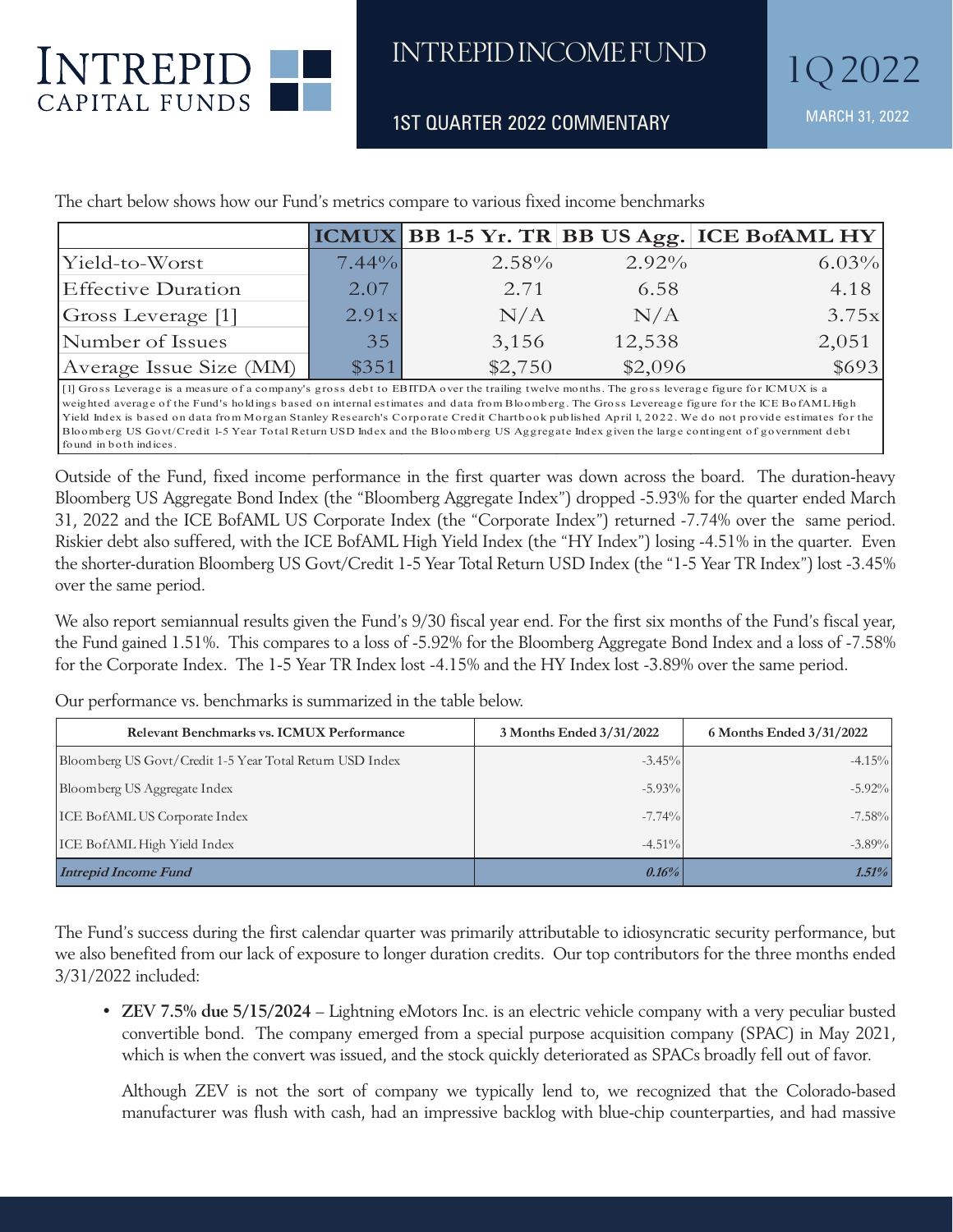

1ST QUARTER 2022 COMMENTARY MARCH 31, 2022

 equity backers like BP Technology Ventures (the venture capital arm of BP), which made it unlikely to default on its debt. We began purchasing the converts at 70 cents on the dollar, which equated to a very juicy yield of over 20%.

 Shortly after we started buying a position, the company announced a large deal with Forest River, a Berkshire Hathaway company, that sent the stock soaring. The converts quickly traded up. Luckily for us, ZEV's stock has been volatile enough over the past few months that we have opportunistically built a larger position in the converts with a cost basis below 80 cents on the dollar.

The company continues to carry nearly \$200 million of cash on its balance sheet against the  $\sim$  \$88 million outstanding on this convertible note. We like the fact that that the indenture for this note has some protections that are not normally found in a convert, like a negative pledge that restricts the company from borrowing any more debt, and a make-whole feature that allows us to convert the note early with a hefty cash premium from the company. Given how soon these notes mature, we are confident that the company will find a way to refinance them.

 We will consider adding to our small position in this quirky convert if the company continues its positive fundamental trajectory.

 **GRTWST 12% due 9/01/2025** – We have written at length in previous commentaries about our affinity for the debt of Great Western. No issuer has contributed more to the Fund's performance over the past few years. Unfortunately, it seems our favorite driller's legacy of creating value for the Fund will end towards the close of this Summer.

 PDC Energy announced it is purchasing GRTWST for \$1.3 billion and expects to close on the deal by the end of the 2nd quarter. It is likely that PDC will refinance GRTWST's bonds upon closing, which means we could get as high as 113 cents on the dollar for a bond that was issued at 97.5 cents on the dollar a little over a year ago and clipped 12% coupons in between. We see very little risk of the deal not getting done.

 We have enjoyed nearly a 35% weighted-IRR across two separate issues since first purchasing GRTWST bonds. We will be sad to see these go.

• **PBFX 6.875% due 5/15/2023** – PBFX continues to march closer to a refinancing, which we believe will happen before the end of the Summer. The logistics company is a free cash flow machine and has done a nice job paying down its revolver in front of these notes coming due. Nothing special caused these notes to trade up during the quarter, but we believe the market is starting to reward free cash flow generators against the backdrop of a rising rate environment.

Both ZEV and GRTWST were also top contributors for the six months ended 3/31/2021, along with:

• **TK 5% due 1/15/2023** – Similar to GRTWST, Teekay Corporation has created a lot of value for the Fund over the past couple of years. In January, the company announced a tender offer for these convertible notes that was too good to pass up. We received 102 cents on the dollar for a security we started accumulating for 80 cents on the dollar a couple of years ago.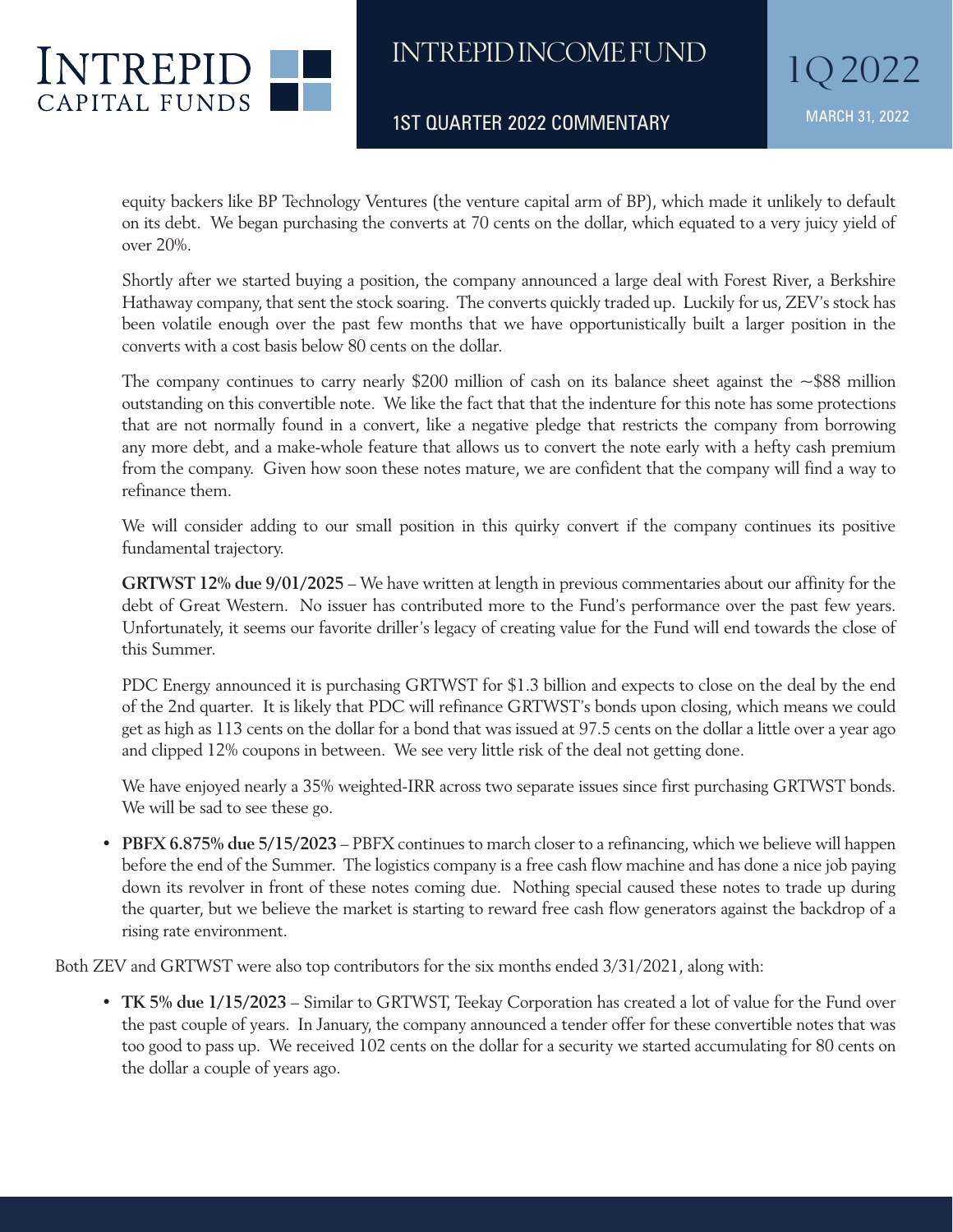

1ST QUARTER 2022 COMMENTARY MARCH 31, 2022

Our top detractors for the three-month period ended 3/31/2021 all had one thing in common: a longer-dated maturity. Although the vast majority of the Fund's holdings are concentrated in short duration credits, we occasionally lend to exceptional companies for longer periods of time. These positions included:

- **CNSL 5% due 10/01/2028** Consolidated Communications Holdings, Inc. is in the middle of an expensive buildout of its fiber network. We believe in the long-term strategy of the company, and we like the fact it is backed by a strong private equity partner in Spotlight, but the duration risk for these notes was too great for us to hold onto them. We sold out of this position completely during the quarter after suffering a modest loss.
- **LGIH 4% due 7/15/2029**  We have written in previous commentaries about why we like LGI Homes, Inc. We believe this company is helping to address the shortage of affordable housing that our country faces. However, the double whammy of a long-dated bond and a business that is susceptible to rising mortgage rates make this position too risky for the Fund. We sold out of LGIH completely during the quarter at a loss but will look to add back to this position if the yield becomes attractive enough.
- **RAX 5.375% due 12/01/2028** –Rackspace Technology, Inc. is generating decent free cash flow that it is using to improve its balance sheet and it only has modest capital expenditure needs. Unfortunately, the bonds for this informational technology services company were long-dated enough to get whacked by the sell-off in duration. We quickly trimmed this position in half during the quarter after suffering a modest loss and have watched the bonds continue to move lower. We will consider adding back to this position as the yield on the notes moves closer to double-digit territory given that we love the underlying business.

Both CNSL and RAX were also top detractors for the six months ended 3/31/2021, along with:

• **TPB 5.625% due 2/15/2026** – We have discussed Turning Point Brands, Inc. extensively in previous commentaries. These senior secured bonds are well covered by the underlying tobacco business (Stoker's), which we believe should continue to generate gobs of cash flow in any economic environment. Over the last year, TPB has experienced changes in the c-suite which has led to the stock selling off. The new CEO, Efremov Yavor, responded by purchasing some shares in the open market. We believe the bonds have suffered from being slightly longer dated, but we remain confident in the company's long-term trajectory and have been adding to our position in the mid-90s.

The Income Fund had four corporate bond positions that were called or matured in the first calendar quarter. We were very active in reducing or selling out of positions as they hit our internal yield bogey, or presented too much duration risk, completely exiting ten of our holdings. The proceeds from the bonds that were called, sold, or matured were redeployed into a mixture of existing positions and new positions, including:

• **ESICN 9.25% due 4/15/2024** (Owned Previously) – We have written at length about Ensign Energy Services, Inc. in previous commentaries. We first purchased these bonds when they were issued in the primary market in early 2019. Not long afterwards, oil prices began to deteriorate, and we quickly trimmed our exposure to oil field services, exiting ESICN completely.

 The company took advantage of the turmoil in the energy market by buying back nearly \$300 million worth of bonds at a deeply discounted price. Today, the company has \$400 million of bonds outstanding under this issue which sits beneath ~\$700 million of revolver debt. Despite this large debt load, the company should generate ~\$130 million of free cash flow this year, almost all of which will go towards debt paydown, and should exit the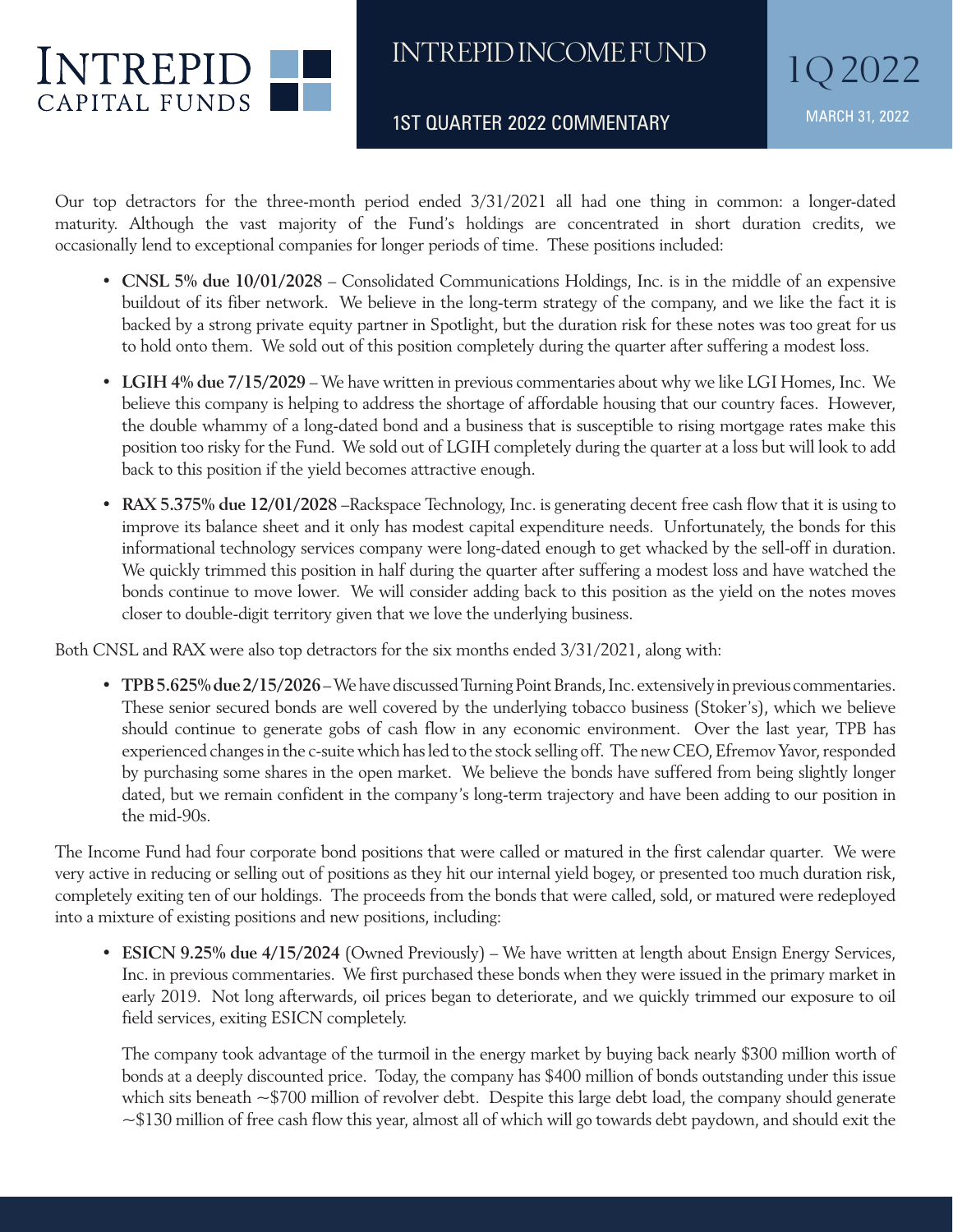

1ST QUARTER 2022 COMMENTARY MARCH 31, 2022

 year with less than 3x gross leverage. We expect the landscape for drilling to continue improving as oil companies become more active and we think that Ensign should have an opportunity to refinance these bonds as soon as this Summer when the call price drops down to 102.313.

• **EXTNRG** 8.125% due 5/01/2025 – Exterran Corporation is being acquired by Enerflex Limited in an all-share transaction, and these EXTNRG bonds will be taken out once the deal is closed. EFX has committed bridge financing from RBC that will backstop an anticipated issuance of new debt securities prior to the close. The combined company will be ~2.5x net levered and should have a BB+ rating, which means it will have a significantly lower coupon than the existing EXTNRG debt.

We were able to scoop up these EXTNRG 8.125% bonds at 100.75, which equates to a  $\sim$ 10% yield to the 102.03 call price if the deal closes by October 1st. The company has communicated that closing should be in the 2nd or 3rd quarter, so we believe October 1st is a conservative estimate.  $\epsilon$  is a conservative estimate.

Although we are highly confident the deal will close, we are also comfortable owning EXTNRG bonds were the deal to fall apart. Exterran's free cash flow profile and leverage is very similar to Ensign's, and we will look to add to this position if the bonds sell off for any reason. • **DISH 5.875% due 11/15/2024** – DISH DBS is one of the largest pay-TV providers with 8.2

- VRNO 8.5% due 8/28/2023 (New Tranche of Existing Loan Facility) Verano is in our view one of the best positioned cannabis companies in the country, with exposure to limited license states like Florida, Illinois, and  $\frac{1}{\sqrt{2}}$ New Jersey. This loan was an add-on to an existing facility that was syndicated by Chicago Atlantic Group, a REIT that underwrites secured debt in the cannabis space. We believe the company will look to do a global refinancing on the entire loan facility later this year and we feel well covered by the underlying collateral on this 1st lien paper. continue generation free cases into product the pay down debt. We provide the pay down debt. We provide the set of the set of the set of the set of the set of the set of the set of the set of the set of the set of the set
- **DISH 5.875% due 11/15/2024** DISH DBS is one of the largest pay-TV providers with 8.2 million satellite customers and 2.5 million Sling TV subscribers. The company is a cash flow machine that has managed quite well through continued subscriber losses. Although net leverage is a little high at 3.7x, we believe the company is well positioned for 5G and should continue generating free cash flow to pay down debt. We picked up these notes at a  $\sim$  7% yield-to-worst which we believe is very attractive for a 2.5-year maturity. more than our benchmarks during last year's bull market run and subsequently have made money so DBS is one of the largest pay-IV providers with 8.2

Looking back over the past several quarters, we could not be more pleased with the way our strategy has worked in a volatile, risingrate environment. We are especially proud of the fact that we were up more than our benchmarks during last year's bull market run and subsequently have made money so far this year during a sharp sell-off in nearly every asset class.

As the graph to the right shows, our short duration bias and high yield profile makes us a unique choice verses our benchmarks. As rates continue to move higher, we think it is likely that we will continue to enhance our yield profile while keeping a relatively low effective duration.

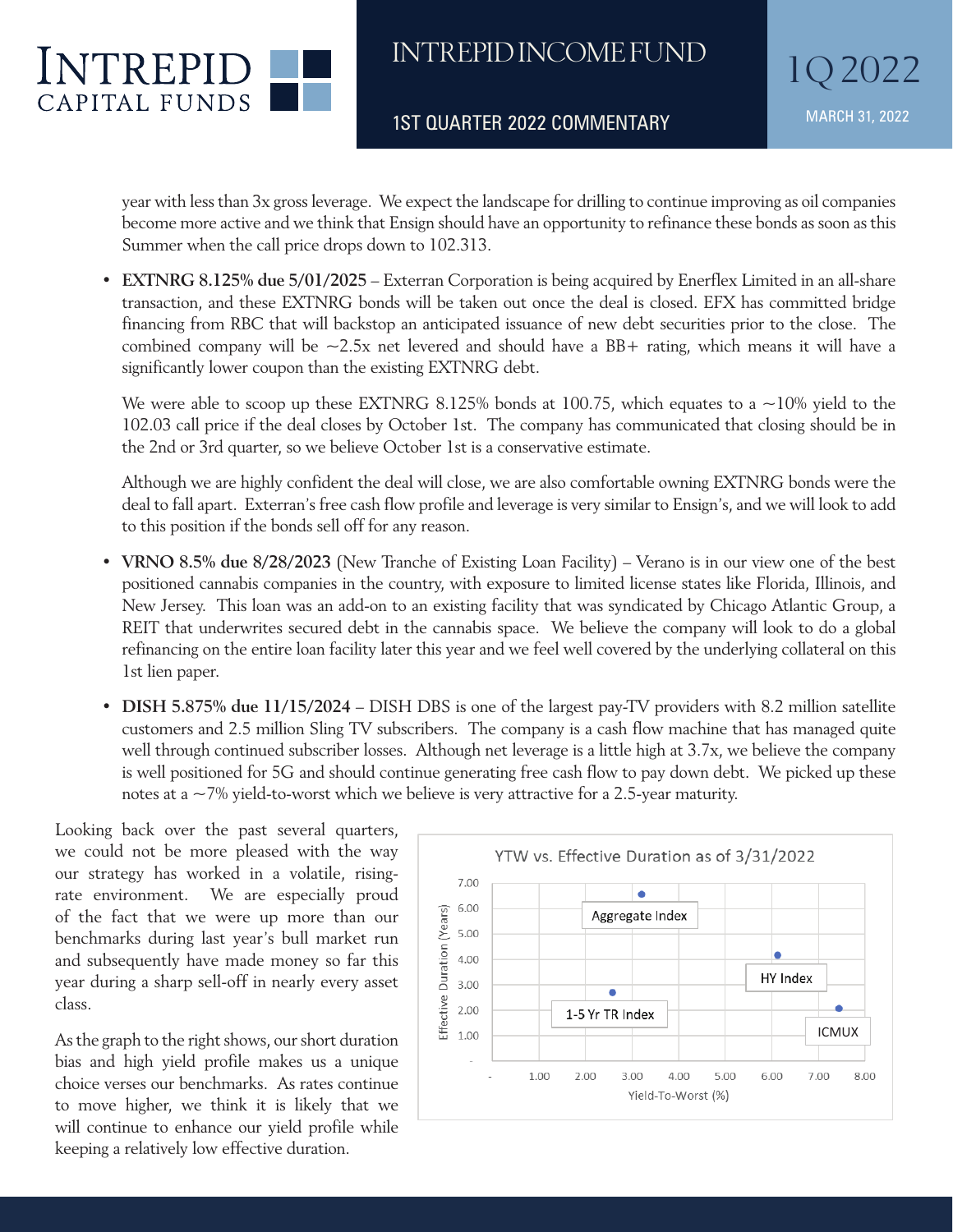

1ST QUARTER 2022 COMMENTARY MARCH 31, 2022

However, as inflation continues to wreak havoc, and rising rates dislodge stubbornly low yields on certain longer-dated fixed income securities, we will continue to stay open-minded. The portfolio will always have a bias towards short-dated credits, but, at a certain point, we believe that there will be a golden opportunity to lend further out at attractive returns. Until then, we will continue to sink the three-foot putts.

Thank you for your investment.

Sincerely,

duter K- Huge

Hunter Hayes Intrepid Income Fund Co-Portfolio Manager

mma 75 min

Mark F. Travis, President Intrepid Income Fund Co-Portfolio Manager

**Mutual fund investing involves risk. Principal loss is possible.**

**All investments involve risk. Principal loss is possible. Investments in debt securities typically decrease in value when interest rates rise. The risk is generally greater for longer term debt securities. Investments by the Fund in lower-rated and non-rated securities present a greater risk of loss to principal and interest than higher rated securities.** 

The ICE BofAML US High Yield Index tracks the performance of US dollar denominated below investment grade corporate debt publicly issued in the US domestic market. Qualifying securities must have a below investment grade rating (based on an average of Moody's, S&P and Fitch), at least 18 months to final maturity at the time of issuance, at least one-year remaining term to final maturity as of the rebalancing date, a fixed coupon schedule and a minimum amount outstanding of \$250 million. The Bloomberg U.S. Aggregate Bond Index is an index representing about 8,200 fixed income securities. To be included in the index, bonds must be rated investment grade by Moody's and S&P. The Bloomberg US Gov/Credit 1-5Y TR Index measures the performance of U.S. dollar-denominated U.S. Treasury bonds, government-related bonds, and investment-grade U.S. corporate bonds that have a remaining maturity of greater than or equal to one year and less than five years. The ICE BofAML US Corporate Index tracks the performance of US dollar-denominated investment grade corporate debt publicly issued in the US domestic market. You cannot invest directly in an index.

A high-yield bond is a high paying bond with lower credit rating than investment-grade corporate bonds, Treasury bonds and municipal bonds. Bonds in high yield indices tend to be less liquid and more volatile than U.S. Treasuries. Corporate bonds come with significant credit risks and, although sometimes secured by collateral, do not have any guarantee of principal repayment. U.S. Treasury Bonds are long-term government debt securities with a maturity of more than 10 years. They are guaranteed as to the timely payment of principal and interest and are backed by the full faith and credit of the U.S. Government. Investment Grade (IG) is a bond with credit rating of BBB or higher by Standard & Poor's or Baa3 or higher by Moody's. Ratings are expressed as letters ranging from "AAA", which is the highest grade, to "D", which is the lowest grade.

Yield is the income return on an investment. It refers to the interest or dividends received from a security and is usually expressed annually as a percentage based on the investment's cost, its current market value or its face value. Duration is an approximate measure of the price sensitivity of a fixed-income investment to a change in interest rates, expressed as a number of years.

Yield to worst is a measure of the lowest possible yield that can be received on a bond that fully operates within the terms of its contract without defaulting. It is a type of yield that is referenced when a bond has provisions that would allow the issuer to close it out before it matures.

Basis points refers to a common unit of measure for interest rates and other percentages in finance. One basis point is equal to 1/100th of 1%, or 0.01%, or 0.0001, and is used to denote the percentage change in a financial instrument.

Effective duration is a duration calculation for bonds that have embedded options. This measure of duration takes into account the fact that expected cash flows will fluctuate as interest rates change and is, therefore, a measure of risk.

EBITDA, or earnings before interest, taxes, depreciation, and amortization, is a measure of a company's overall financial performance and is used as an alternative to net income in some circumstances.

A busted convertible bond is a convertible bond where the underlying stock trades far below its conversion price, causing it to act solely as a bond given that there is a very low probability that it will ever reach the convertible price before maturity.